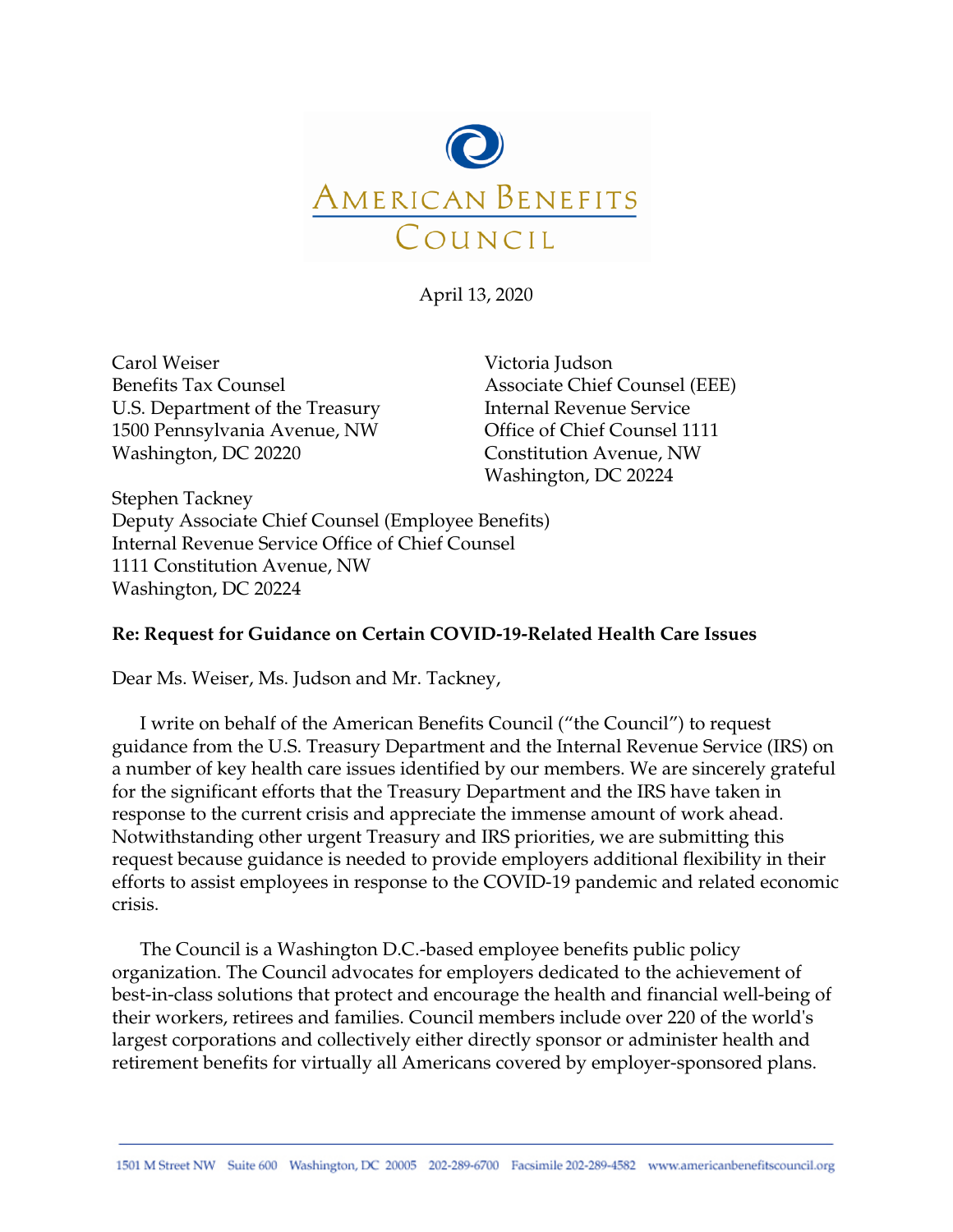In that regard, our members play a vital role both in providing health care coverage during this unprecedented public health emergency and in mitigating the economic consequences of the pandemic for millions of Americans. As employers have made significant efforts to respond to the COVID-19 pandemic, a number of questions and issues have arisen that need additional guidance, flexibility and relief.

We understand and very much appreciate that the Treasury Department and the IRS are working diligently to address a host of issues related to the current pandemic, including developing guidance regarding the numerous tax provisions in the Families First Coronavirus Response Act (Pub. L. 116-127) ("FFCRA") and the Coronavirus Aid, Relief, and Economic Security Act (Pub. L. 116-136) ("CARES Act"). We submit this letter on additional issues because other guidance is also needed for employers as they seek to assist their employees and their employees' families in responding to the current crisis.

To that end, below we identify a number of significant COVID-19-related issues for your consideration. Our hope and request is that the Treasury Department and the IRS may be able to provide the employer community with clarifying guidance, safe harbors and/or certain good faith non-enforcement relief, as appropriate, to provide employers with additional flexibility to support their employees in this time of great need. We emphasize that all of our requests relate specifically to COVID-19 and are, accordingly, time-limited. Also, we intend to follow up separately on other health care issues arising with respect to COVID-19, including the employer shared responsibility provisions and the related reporting requirements.

Further, although it is certainly the case that many employers are making significant efforts to support their employees during this crisis, it is also the case that many employers are facing financial distress and/or must focus on addressing the operational needs of their businesses. Moreover, employers are in the process of making changes to their employee benefits, including health plans and paid leave policies, in response to the requirements, and new flexibility, provided in the FFCRA and the CARES Act. As such, making changes to employee plans mid-year, beyond the requirements of current law, could impose financial and administrative burdens which may not be feasible, or the best course of action, for some employers. Accordingly, we emphasize that we are requesting additional flexibility, rather than any new requirements, for employers.

### **CAFETERIA PLAN ELECTION CHANGES**

### **COVID-19-Related Health FSA Election Changes**

Due to the COVID-19 pandemic, many physicians, dentists and eye doctors have stopped performing non-emergent and/or elective procedures, either due to their own caution or because mandated by the state or local government. Thus, many employees'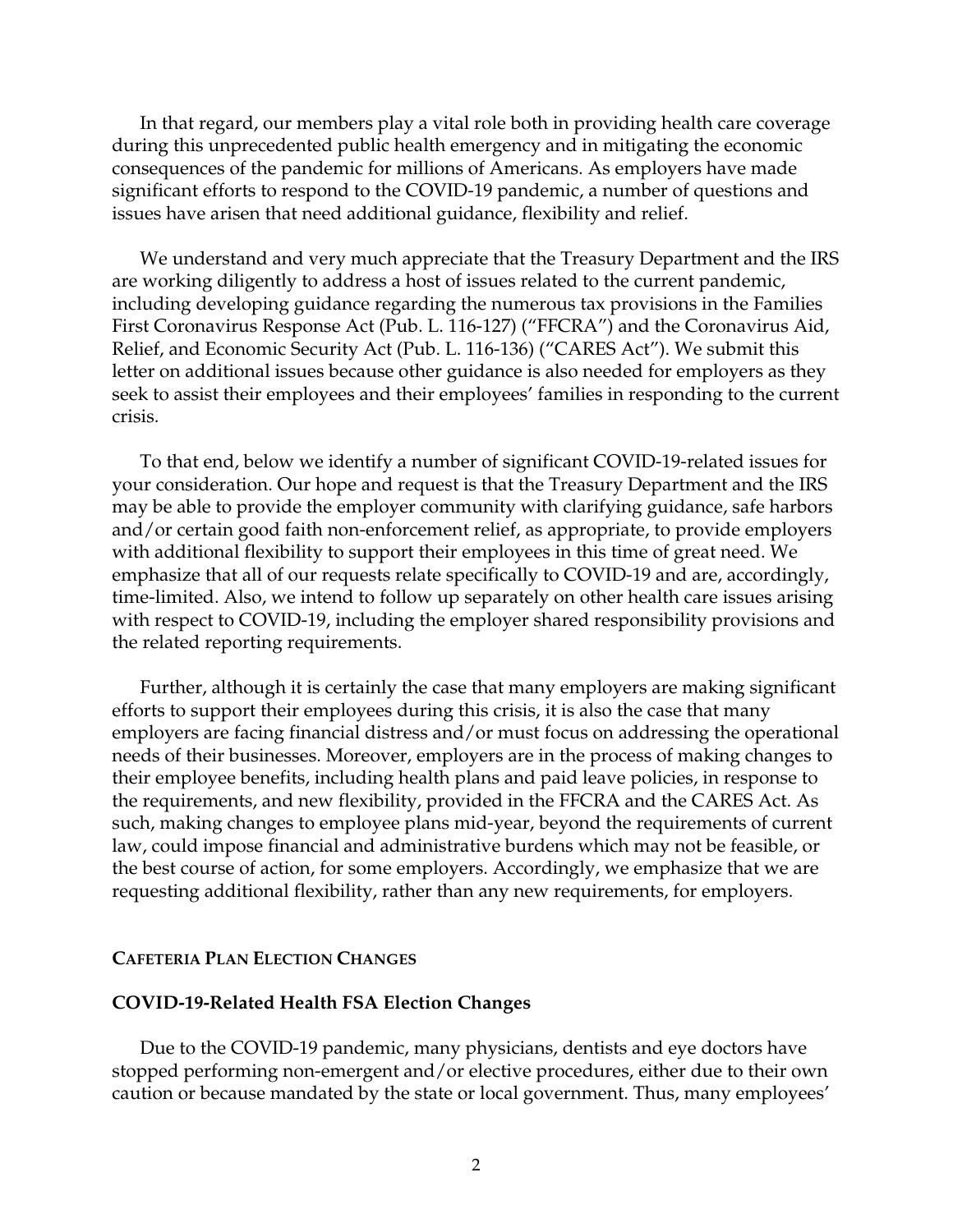expected health costs for 2020 will be significantly less than expected. Additionally, these employees may be looking for other financial means to assist in various personal expenses, such as mortgage payments, rent, etc. On the other hand, some employees will have significantly more out-of-pocket medical expenses than expected due to COVID-19 treatment. Of course, employees' health Flexible Spending Account (FSA) elections for 2020 plan years that began before the pandemic started did not, and could not have, taken these circumstances into account.

Although one of the permitted election change events under existing Treasury Department and IRS cafeteria plan regulations applies when health plan coverage is significantly curtailed (*e.g.*, a substantial decrease in the medical providers available in the coverage option), this change event does not apply with respect to a health FSA. Treas. Reg. § 1.125-4(f)(1). As such, under current guidance, employees are left in the position of being unable to adjust their health FSA contributions in order to respond to the COVID-19 pandemic.

In recognition of the extraordinary course of events, we ask that the Treasury Department and the IRS provide additional flexibility to employers to allow employees to change their health FSA elections to reduce, suspend or increase health FSA contributions at least once in the health FSA plan year in effect when the guidance is issued, as well as at least once in each of the following plan years through the plan year beginning in 2021, at the discretion of the employer, to account for the ongoing uncertainty.

### **COVID-19-Related Dependent Care FSA Election Changes**

Due to the COVID-19 pandemic, a great many child care centers, child care providers and camps are no longer providing services and will not be for the foreseeable future. Moreover, there is a significant amount of uncertainty with regard to whether child care services will be needed later this summer or later this year. Thus, employees generally made dependent care FSA elections based on completely different circumstances than the ones that currently exist.

Employers are grateful for the current cafeteria plan regulations allowing employers to permit employees to make a change in election upon a number of circumstances, including a change in cost of the dependent care provider or a change in the provider itself (for example the care provider closes or no longer watches the child, the employee changes or stops using the provider due to a reduction or change in the employee's or the spouse's work hours, or the provider's cost changes (for non-relatives)). Treas. Reg.  $\S 1.125-4(c)(3)(ii)$ , (f)(2)(ii) and (iv), (f)(3) and (f)(6), Examples 5, 6 &7. This regulatory flexibility has been incredibly helpful to employers and employees during this pandemic.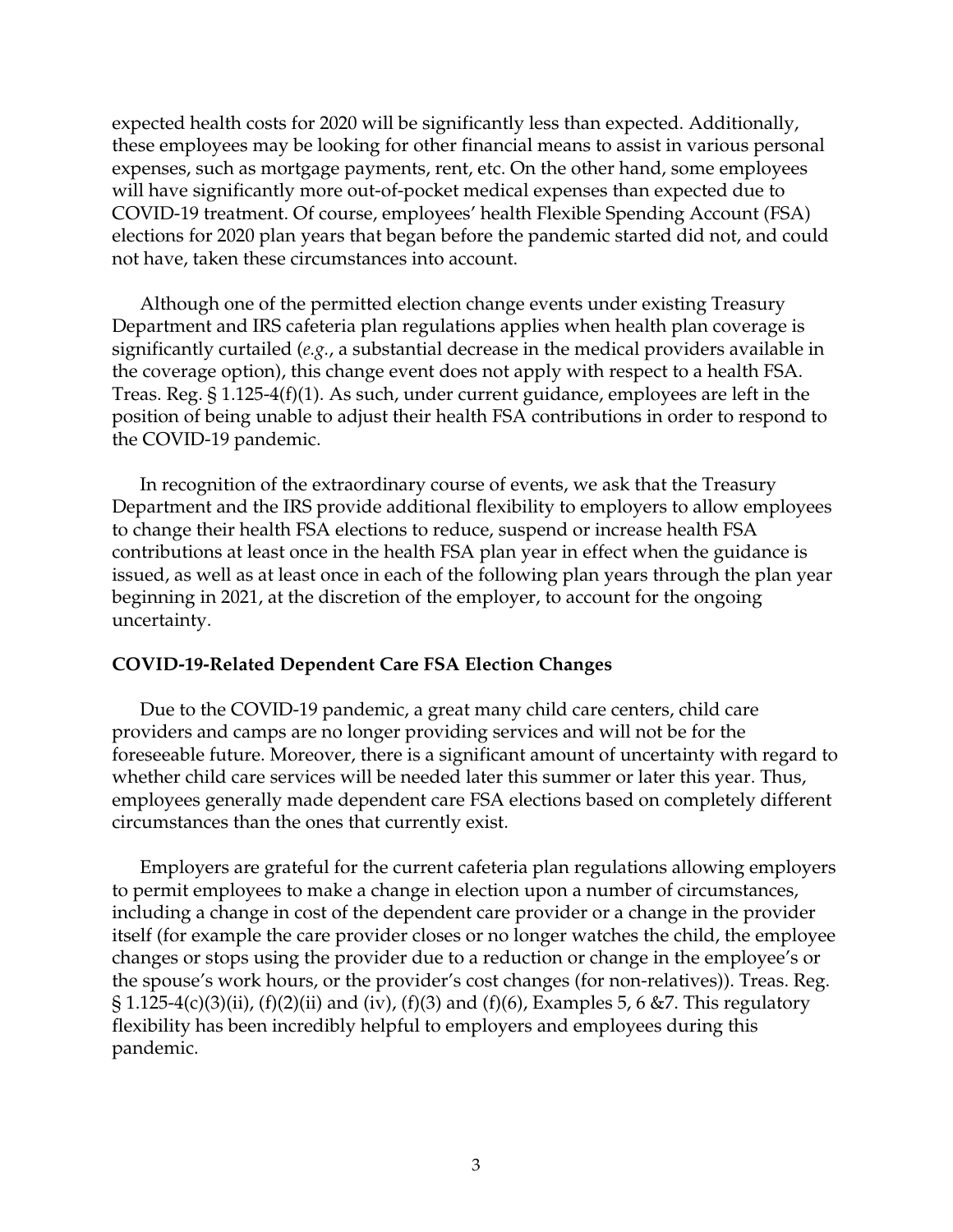However, employers and employees are facing a host of fact patterns that may not squarely fit into the current regulations – such as circumstances in which summer camps are still open, but are providing optional refunds if parents no longer feel comfortable sending their children to camps or the child care providers are still available, but the employees decide they no longer want to use childcare providers so they can limit their and their child's potential COVID-19 exposure.

To allow employees to respond to the changing and uncertain child care needs during the COVID-19 crisis, we ask that the Treasury Department and IRS provide additional flexibility to employers to allow employees to change their dependent care FSA elections to reduce, suspend, or increase dependent care contributions at least once in the dependent care FSA plan year in effect when the guidance is issued, as well as in each of the following plan years through the one beginning in 2021, at the discretion of the employer, to account for the array of possible fact patterns and the ongoing likelihood of uncertainty.

### **COVID-19 Related Health Plan Issues**

### *Mid-Year Enrollment Period*

Due to the COVID-19 pandemic, some employers are considering whether to provide a mid-year enrollment period for their group health plans to allow employees and their family members who previously declined health coverage for the plan year to enroll mid-plan year. Similarly, some insurers are also opening the options for employers to allow mid-year enrollments with respect to insured group policies to allow employees to enroll themselves and their family members.

The existing cafeteria plan rules, however, generally do not allow an employer to permit an employee to change his or her cafeteria plan election during the plan year, subject to exceptions for certain enumerated changes in circumstances which do not clearly apply in this scenario. Accordingly, employers considering this option are concerned that allowing employees or their family members who declined coverage previously to now enroll in coverage (and pay for the coverage via pre-tax salary reduction) would result in a potential Internal Revenue Code ("Code") Section 125 violation.

Due to the public health crisis and the public policy need to help individuals access health coverage during this pandemic, we urge the Treasury Department and the IRS to issue guidance to permit employers, at the employer's election, to allow employees to elect into coverage on a pre-tax basis for themselves and their family members who previously declined coverage. More specifically, we request that this guidance allow employers to offer employees who previously declined coverage for themselves, their spouse or their dependents a one-time opportunity to enroll in the group health plan. We request that employers be provided the flexibility to decide which employees, if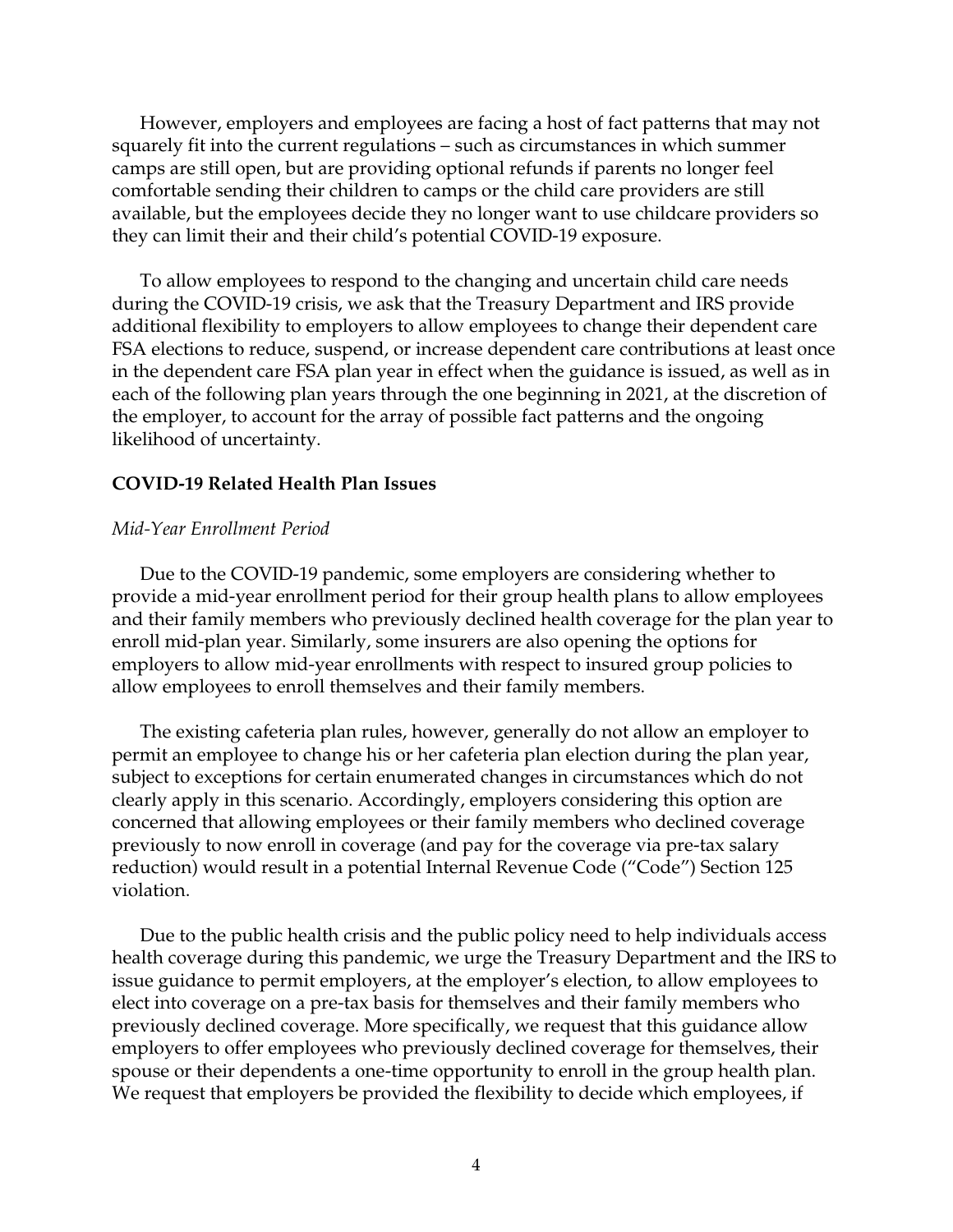any, are offered the mid-year enrollment opportunity and that employers be permitted to choose to offer the election period at different times for different categories of employees during the applicable plan year. The one-time opportunity could be limited to the plan year which began on or before the date the guidance is issued (since presumably employers would be able to provide a new enrollment opportunity for the subsequent plan year, if they so choose). We request that this guidance not only permit employers to allow employees to enroll themselves, but also their spouse and dependents, even if the employee was already enrolled.

We emphasize that we are making this request in order to enhance flexibility for, rather than impose requirements on, employers. As noted above, offering a mid-year enrollment period is a significant administrative and financial undertaking for employers, many of whom, due to the pandemic and the economic crisis, are in financial distress and/or must focus on the operational needs of their businesses. As such, while some employers may wish to consider a mid-year enrollment period, making such a change may not be feasible, or the best course of action, for other employers. Accordingly, we request that any responsive guidance provided make clear that the guidance provides new options for employers – rather than imposing additional requirements on employers (such as a new required special enrollment period under the Health Insurance Portability and Accountability Act (HIPAA)) – and that employers retain all of the flexibility provided under current law to determine health coverage eligibility and benefits both during the pandemic and in the plan years that follow.

### *Significant Improvement in Benefits*

One of the mid-year permitted election change events under the current cafeteria plan regulations applies when the coverage under an existing benefit option is significantly improved. *See* Treas. Reg. § 1.125-4(f)(3)(iii). As such, an employer may choose to provide in its cafeteria plan that if a significant improvement occurs, the employee may elect into coverage for himself or herself and/or his or her family members on a pre-tax basis or the employer may allow employees to change their benefit option election. Further, as permitted by the current regulations, the employer may determine, in its discretion, which of those improvements give rise to a change in election event under the cafeteria plan.

Notably, effective beginning March 18, 2020, as required by Section 6001 of the FFCRA, group health plans must provide coverage for COVID-19 testing (including the related visit) with no cost share. In addition to this mandated coverage change, some plan sponsors are electing to make other enhancements to their group health plan coverage, or to certain benefit options within their group health plan, in response to the current pandemic, including providing enhanced benefits for treatment of COVID-19 and coverage without cost-sharing for telemedicine visits, often regardless of whether related to COVID-19. These improvements – each by themselves or collectively – would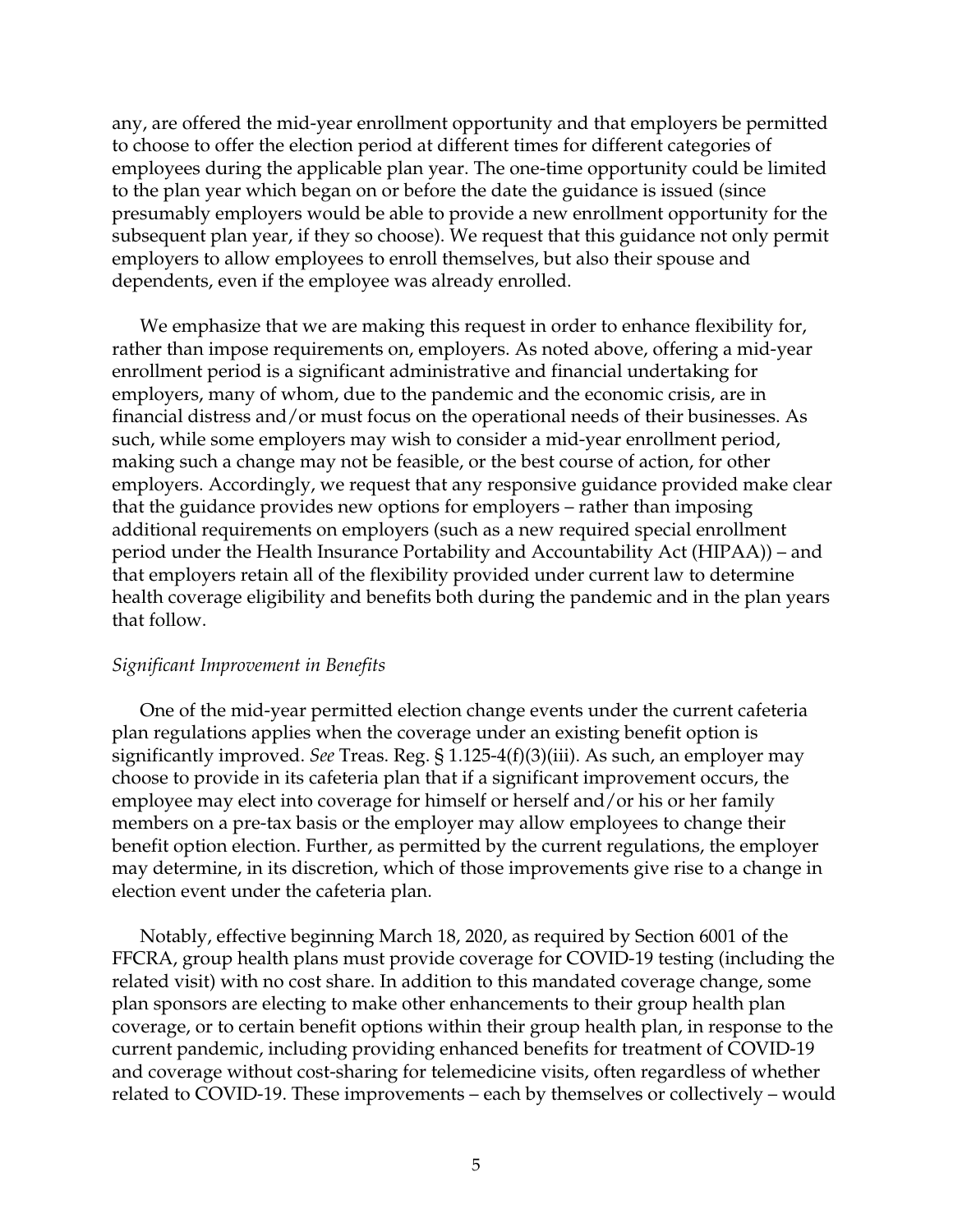appear to constitute a significant improvement in benefits under the current cafeteria plan regulations. As such, it is our understanding that an employer whose cafeteria plan allows for election changes upon a significant improvement in benefits could choose to interpret its cafeteria plan to allow a new election opportunity to employees who previously declined coverage or did not enroll their spouse or dependents and/or an opportunity to change benefit options. We request that the Treasury Department and the IRS confirm this is indeed the case.

As noted above, this is a request for additional flexibility for employers and we ask that the Treasury Department and the IRS make clear in any responsive guidance that the Treasury Department and the IRS are not imposing any new requirements on employers (for a special enrollment period, or otherwise). Further, we request that any responsive guidance make clear that employers have the discretion to determine, consistent with the existing regulations, whether any improvement in benefits constitutes a change in election event under the employer's particular cafeteria plan.

We also request that any responsive guidance provide that, if an employer determines it would like to treat a change in coverage as an improvement in a benefit option and allow a mid-year change in election, it may choose which group/groups of employees are able to make that election change (*i.e.*, it could limit the change to employees who have already elected coverage, or who have not elected coverage, or some other criteria without violating the rule in the proposed regulations that the terms of the cafeteria plan must apply uniformly to all participants (*see* Prop. Treas. Reg. §  $1.125-1(c)(1))$ ).

### *Opportunity to Change Coverage Option Due to Hours Reduction or Other Hardships*

In addition, many employers are being forced by current circumstances (such as state and local stay-at-home orders and orders to cease business operations) to reduce the hours (and accordingly, the pay) of their employees. Many employers want to continue to allow these employees to participate in the group health plans, but given the economic strain this may put on the employees, would like to give employees the option to elect a different coverage option. Oftentimes the different coverage option is a less expensive coverage option, but could also be a different coverage option that, although not less expensive, may be preferable for these workers given the current situation and their current medical needs. More generally, even employees whose hours are not reduced may be facing extreme economic hardship due to changes in their family income and expenses due to the pandemic and related economic crisis.

To enable employees in these circumstances to retain coverage and/or to obtain coverage that best suits their circumstances, we request that the Treasury Department and the IRS provide enabling guidance to allow employers the flexibility to provide employees with an opportunity to change their coverage election at least once for each employee during the plan year in effect when the guidance is issued and each following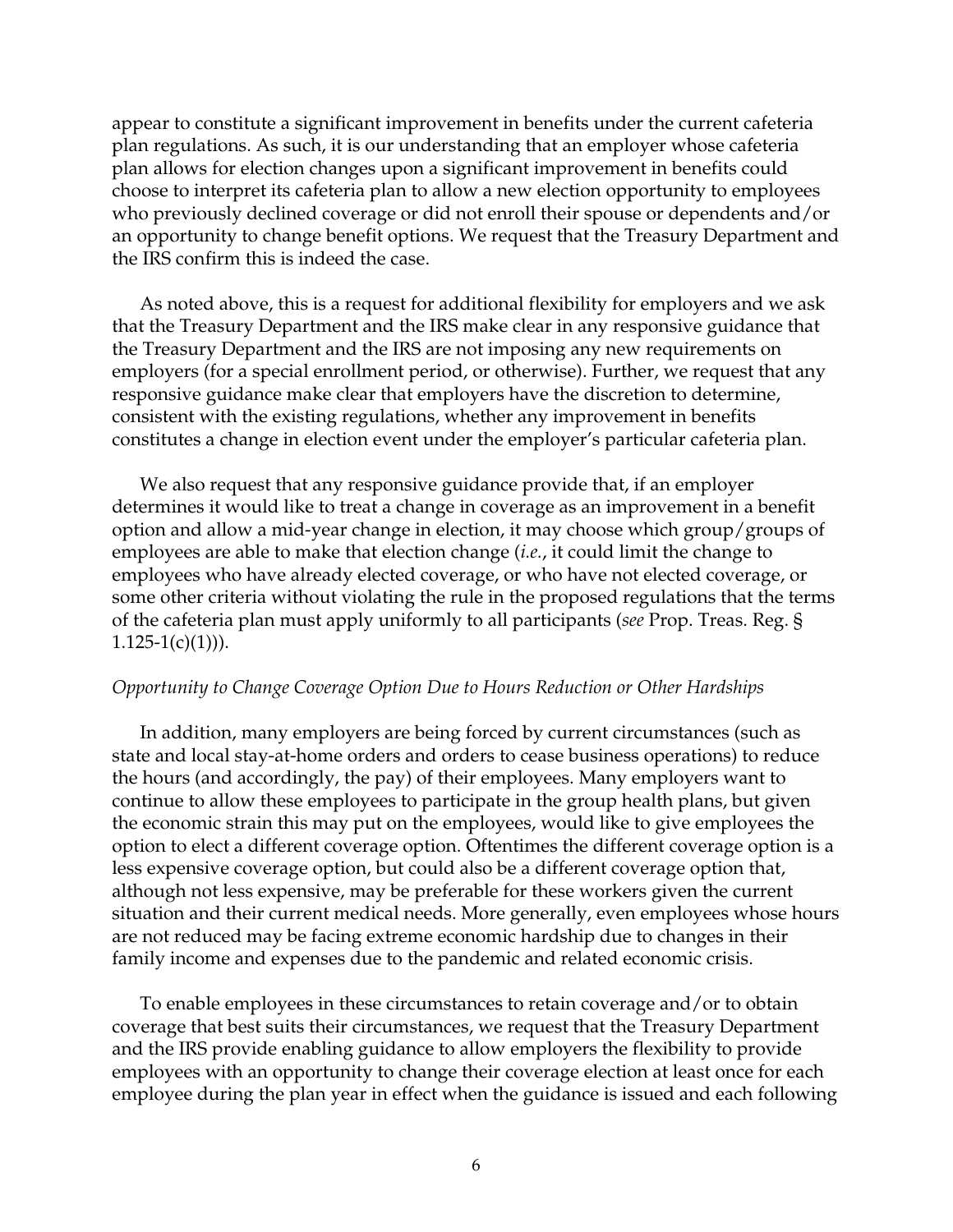plan year through the plan year beginning in 2021, to account for ongoing uncertainty and workforce changes. The employer would have the discretion to determine which coverage options would be available for election. We also request that the Treasury Department and the IRS provide employers the discretion to determine which employees would be eligible to change their coverage options (without violating the rule in the proposed regulations that the terms of the cafeteria plan must apply uniformly to all participants (see Prop. Treas. Reg.  $\S 1.125-1(c)(1)$ ). For the reasons noted above, we are requesting additional flexibility for employers, rather than a requirement that employers provide any such election opportunity.

Further, if only a narrow exception is feasible, we request that the Treasury Department and the IRS at least confirm that employers are able to provide their employees the opportunity to change their coverage election to the employer's lesser expensive option if their hours of work are reduced due to COVID-19, based on Notice 2014-55.

## **Health FSA Excess Amounts**

As mentioned above, many employees are subject to stay-at-home orders and many medical professionals have suspended elective/non-COVID-related procedures for the time being. However, due to the current uncertainty and prevalence of COVID-19 infections, many employees may be hesitant to cease health FSA contributions, even if the relief requested above is provided. As such, many employees who elected to contribute to health FSAs for the plan years affected by the public health emergency expect to have substantial amounts remaining at the end of the plan year.

Under existing rules, an employee's unused health FSA balance remaining at the end of the plan year generally must be forfeited unless the plan allows a carryover of up to \$500 from one plan year to the next. Prop. Treas. Reg. § 1.125-5(c); Notice 2013-71. Health FSAs are allowed, however, to provide a grace period of up to 2.5 months after the end of a plan year in which participants can incur expenses and use their prior year's remaining FSA balance. Prop. Treas. Reg. § 1.125-1(e). Under current rules, however, a health FSA is not permitted to have both a carryover and a grace period. Notice 2013-71.

To avoid a situation in which substantial numbers of employees forfeit their health FSA balances due to the pandemic, for the plan year in effect when the guidance is issued and each following plan year through the plan year beginning in 2021, we request that the Treasury Department and the IRS, at the discretion of the employer: (1) provide additional flexibility to allow employees to carry over more than \$500 in unused health FSA amounts, such as allowing the full balance to carry forward, (2) to extend the grace period past 2.5 months after the end of the applicable plan year, for example to provide a grace period of 6 months and (3) to permit plans to have both a carryover and a grace period.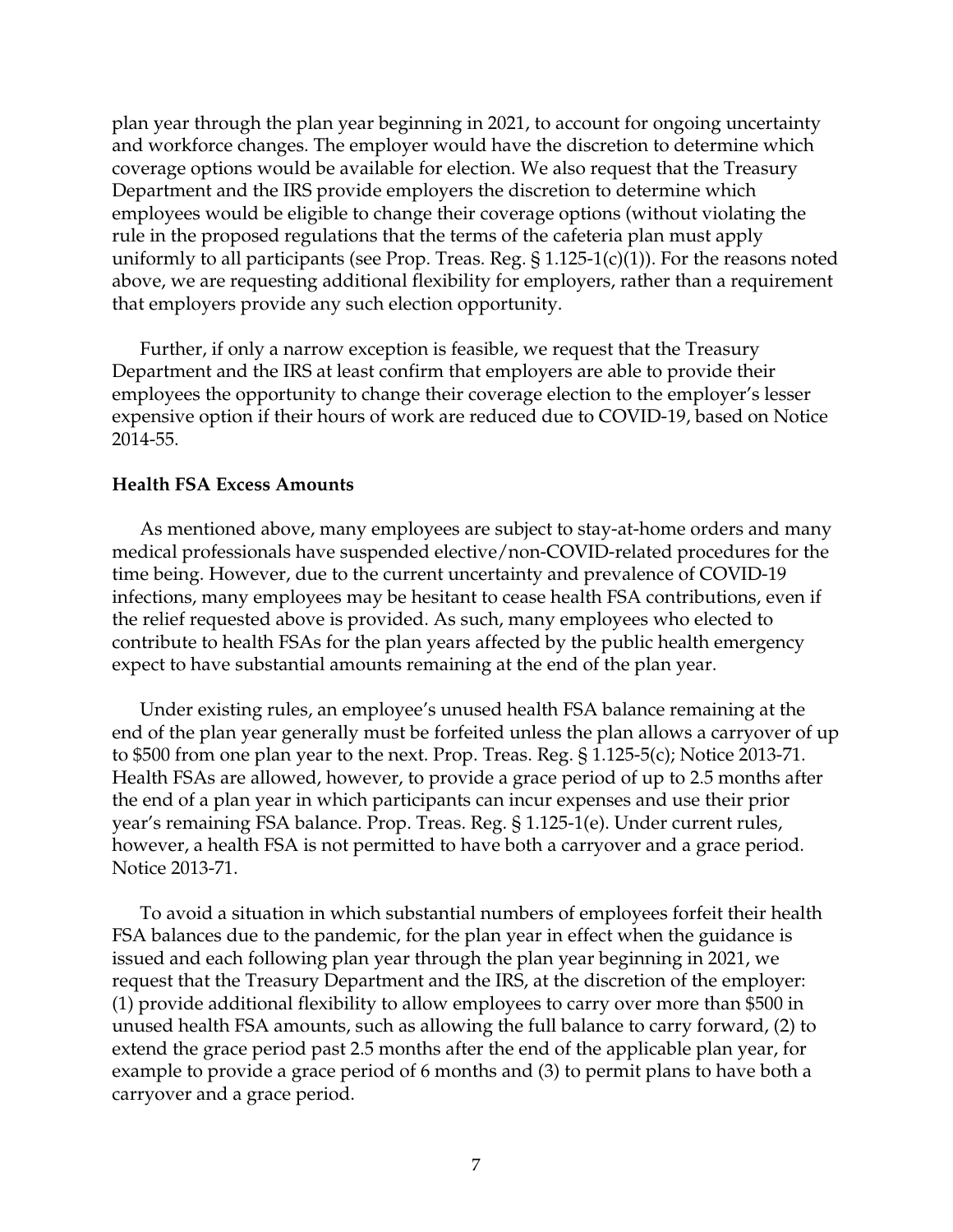This flexibility, which employers would have the option to allow in whole or in part, would ensure that participants have sufficient time and ability to utilize the FSA contributions that they were unable to use during the public health emergency. We also note that this flexibility would generally be consistent with Executive Order 13877, "Improving Price and Quality Transparency in American Healthcare To Put Patients First," which although it was issued in a different circumstance, directed the Treasury Department and the IRS to issue guidance to increase the amount of health FSA funds that can carry over without penalty at the end of the year.

We also note that some employees are experiencing extreme financial hardship and access to any additional funds is vital. Further, for employees who will experience a termination of employment, additional carryover or longer grace periods will not address the issue of forfeiture of accumulated amounts. As such, we also request that employers be permitted to allow employees who are terminated from employment during the public health emergency to cash-out their health FSA balances.

### **Dependent Care FSA Excess Amounts**

As noted above, due to the COVID-19 pandemic, a great many child care centers, child care providers and camps are no longer providing services and will not be for the foreseeable future. Thus, many employees will incur substantially less dependent care expenses than they could have reasonably anticipated when they made their elections for the current dependent care FSA plan year. Although, as previously noted, these individuals generally are permitted to change their elections to reduce their contributions going forward, many have accumulated a balance related to their contributions from the beginning of the plan year until now and some are hesitant to reduce contributions due to uncertainty about the rest of the year (for example because it is unclear whether summer camps will be in session). Employees may also be experiencing financial hardship due to a loss of their job or a reduction in pay.

Per Proposed Treasury Regulation § 1.125-5(c), an employee's unused dependent care FSA balance remaining at the end of the plan year generally must be forfeited – i.e., no amounts may be carried forward into the next year. Dependent care FSAs are allowed, however, to provide a grace period of up to 2.5 months after the end of the plan year in which participants can incur expenses and use their prior year's remaining FSA balance. Prop. Treas. Reg. § 1.125-1(e).

Due to the drastic change in child care expenses for many families and ongoing uncertainty with regard to the foreseeable future, we request that the Treasury Department and the IRS allow employers to elect to provide carryovers of unused dependent care FSA balances and allow the grace period to extend past 2.5 months, for example for up to 6 months, for the plan year in effect when the guidance is issued and each following plan year through the plan year beginning in 2021. We also request that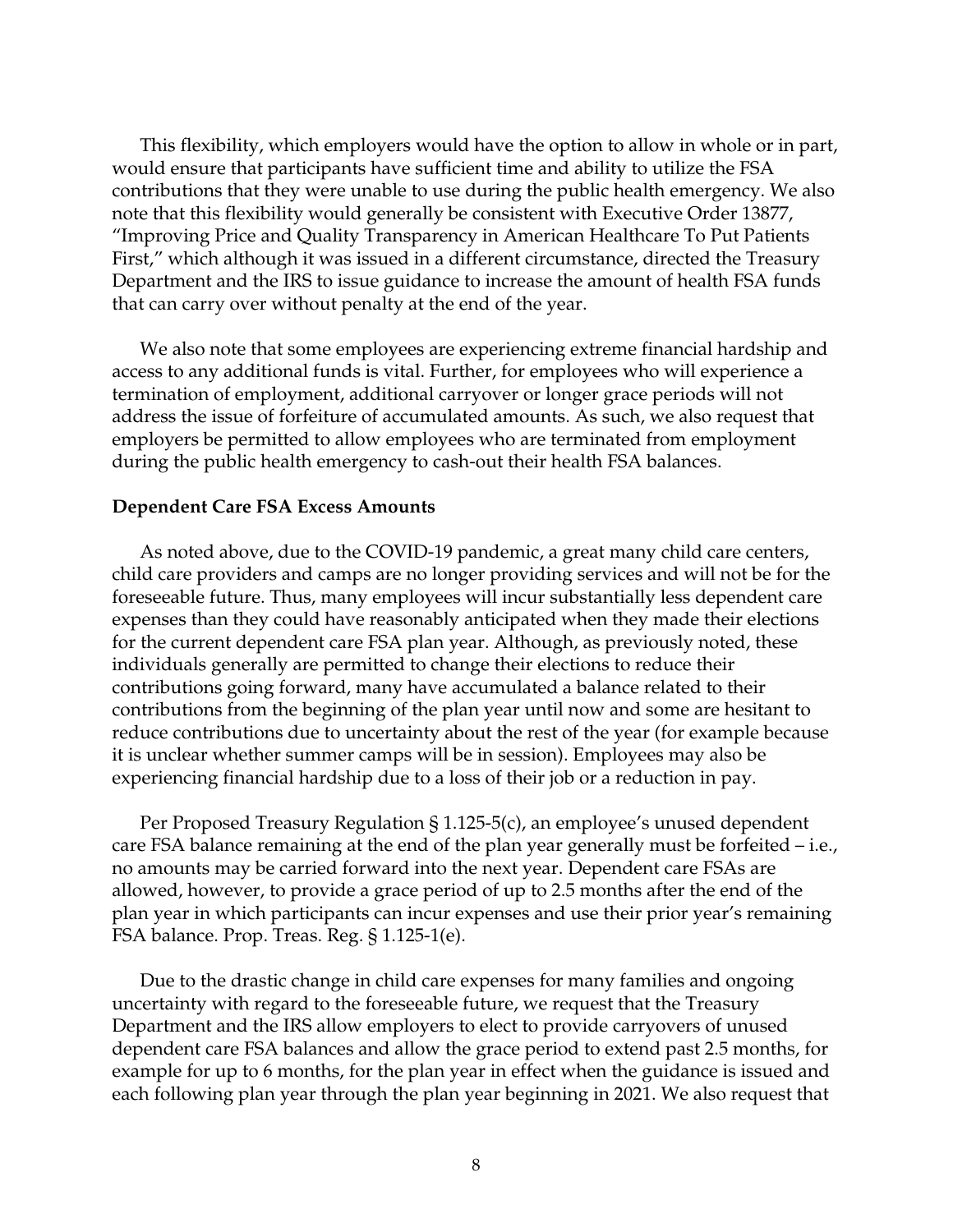employers be permitted to allow employees who experience a termination of employment during the public health emergency to cash out their dependent care FSA balances.

### **Commuter Benefit Excess Amounts**

Due to the pandemic and the widespread stay-at-home orders, many employees are no longer commuting to work. Employers appreciate the current flexibility with regard to pre-tax salary reductions for commuter benefits that allow employers to permit an employee to change his/her election for commuter benefits at any time and an employee to carry over unused amounts to the next plan year. However, some employers would like to be able to provide employees the option to cash-out their accumulated commuter benefit balances, because the employees are unlikely to need the benefits for the foreseeable future and the cash-out could help the employees cover other expenses (*e.g.*, rent, mortgage, groceries), due to the unprecedented economic crisis.

Accordingly, we request that the Treasury Department and the IRS allow employers to offer employees the ability to cash-out pre-tax commuter expense balances during the plan year in effect when the guidance is issued. If a narrower request is more feasible, we request that guidance at least allow employers to provide cash-outs of these benefits upon termination of employment during the plan year in effect when guidance is issued.

### **NON-DISCRIMINATION RULES FOR SELF-INSURED MEDICAL ARRANGEMENTS**

In the current environment, employers need to make quick decisions regarding whether enrollment or benefit plan changes are needed for their company and workforce. These decisions, including some of the added flexibility requested in this letter, may apply to the workforce as a whole in some cases, but in other cases may be based on distinctions in location, job description or other factors. There is generally a lack of clarity regarding precisely how the rules under Code Section 105(h) apply in practice and it is often difficult for an employer to determine with 100% confidence whether the rules are satisfied even when that employer has time to do so. For this reason, the Treasury Department and the IRS should articulate in applicable guidance that because these changes are being made in the context of a pandemic and with the intent to provide relief to impacted employees, a good faith compliance standard will apply to Code Section 105(h).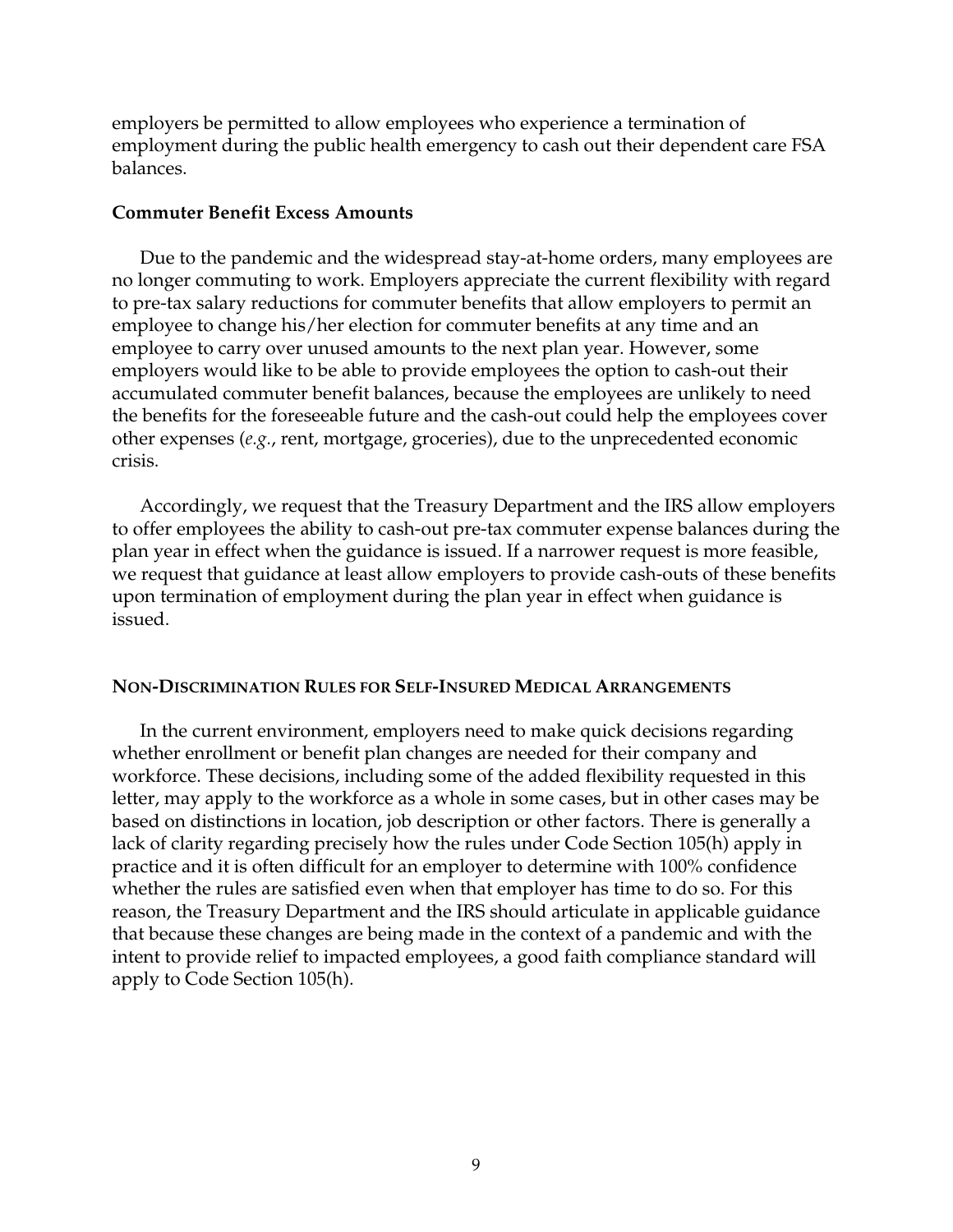### **PAID TIME-OFF CASH OUTS DURING THE PUBLIC HEALTH EMERGENCY**

Due to the COVID-19 pandemic and the related unprecedented restrictions on travel and the economic crisis, some employees may be unable to use their paid time off (PTO) benefits during the public health emergency. Additionally, for many employees, the cash value of their accrued PTO could significantly assist them in providing for themselves and their families during this time of crisis.

Under existing rules, once the tax year begins, employees generally may not elect to receive cash in lieu of accrued PTO benefits without triggering constructive receipt concerns. *See, e.g*., PLR 200130015.

To help support employees during the public health and resulting economic crisis, some employers would like the option to allow employees an opportunity to cash out some or all of their unused PTO benefits, even if the employees do not separate from service. Accordingly, we request that the Treasury Department and the IRS adopt rules to permit employers to allow employees to elect to cash out accrued but unused PTO benefits during the public health emergency, or, if later, through the end of 2020, without triggering constructive receipt concerns.

#### **DISASTER RELIEF AND NON-DISCRIMINATION RULES**

Given the unprecedented financial strain the COVID-19 pandemic has and will continue to have on employees, many employers want to provide financial assistance to employees impacted by the pandemic with the least tax impact on employees. For example, many employees are incurring unexpected out-of-pocket medical or funeral costs and child care costs now that schools are closed, are having difficulties paying rent or their mortgage because their spouses have been furloughed or lost their jobs, or, for those in an essential profession, must now drive to work and pay for parking rather than take public transportation.

Under Code Section 139, employers can make qualified disaster relief payments to employees that are excluded from the employees' income. These payments include "reasonable and necessary personal, family, living, or funeral expenses incurred as a result of a qualified disaster." Code § 139(b)(1). "Qualified disaster" includes a federally declared disaster, as defined by Code Section 165(i)(5)(A). Code § 139(c)(2). On March 13, 2020, President Trump issued a Proclamation declaring a national emergency concerning the COVID-19 outbreak, stating in a letter that the ongoing COVID-19 pandemic warrants an emergency determination under Section 501(b) of the Robert T. Stafford Disaster Relief and Emergency Assistance Act, 42 U.S.C. 5121 – 5207. Thus, the COVID-19 pandemic is a "federally declared disaster" under Code Section 165(i)(5)(A). *See COVID-19-Related Tax Credits for Required Paid Leave Provided by Small and Midsize Businesses FAQs*, Q&A-58.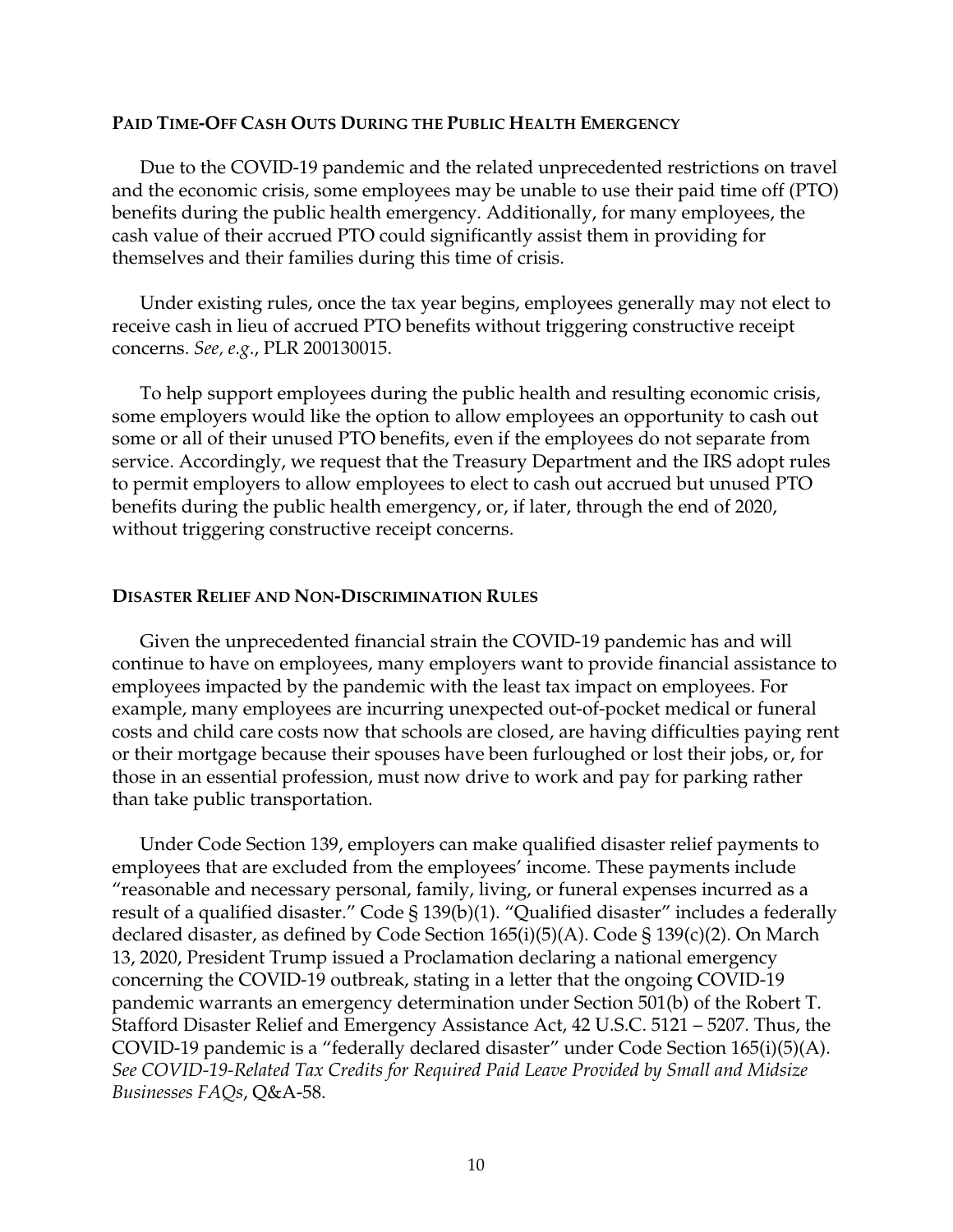In Rev. Rul. 2003-12, the IRS said that qualified disaster relief payments can include payments for medical expenses. Another Section of the Code - Code Section 105(h) – sets forth non-discrimination rules that apply to self-insured medical payments. It is unclear whether, and if so to what extent, the Code Section 105(h) rules interact with the Code Section 139 rules. In other words, questions have arisen regarding whether, and if so under what circumstances, medical expense payments made pursuant to Code Section 139, including (1) disaster relief payments intended only for medical expenses and (2) disaster relief payments that can be used for medical expenses and other types of expenses as well, are subject to the Code Section 105(h) non-discrimination rules. We request that the Treasury Department and the IRS issue clarifying guidance.

### **OVER-THE-COUNTER DRUGS AND MENSTRUAL CARE PRODUCTS UNDER THE CARES ACT**

The CARES Act amended Code Section 106(f) to effectively reverse the Affordable Care Act rule that only *prescribed* medicines and drugs are qualifying medical expenses. Accordingly, over-the-counter drugs and medicines generally are now reimbursable from health FSAs and health reimbursement arrangements (HRAs). Additionally, the CARES Act amended Code Section 106(f) to provide that menstrual care products are also qualifying medical expenses that can be reimbursed from health FSAs and HRAs. The CARES Act made similar amendments to the rules for health savings accounts (HSAs) and Archer medical savings accounts (Archer MSAs).

Notably, the statutory language of the CARES Act indicates that these changes in law are effective beginning on January 1, 2020 (*i.e.*, for HRAs and health FSAs, expenses incurred after December 31, 2019 and for HSAs and Archer MSAs, for amounts paid after December 31, 2019). While the effective date provision is clear for HSAs, Archer MSAs and HRAs, clarification is needed with regard to health FSAs. Specifically, a cafeteria plan generally can only be amended prospectively. Prop. Treas. Reg. § 1.125- 1(c)(5). Thus, it is unclear whether an employer can amend its cafeteria plan to allow a health FSA to reimburse medicine/drugs without a prescription and/or menstrual care products that were incurred between January 1, 2020 and the date of the cafeteria plan amendment. We request that the Treasury Department and the IRS confirm that, notwithstanding Proposed Treasury Regulation  $\S 1.125-1(c)(5)$ , employers can (but are not required to) amend their cafeteria plans retroactively back to January 1, 2020 so that their health FSAs can reimburse medicine/drugs and/or menstrual care expenses incurred on or after January 1, 2020. For the sake of certainty, we also request confirmation that the CARES Act changes do not require that any health FSA or HRA reimburse over-the-counter medicines and drugs or menstrual care products if not permitted by the terms of the plan.

Although a more technical point, we also request that the Treasury Department and IRS confirm that the analysis in Rev. Rul. 2003-102 (which confirms that self-insured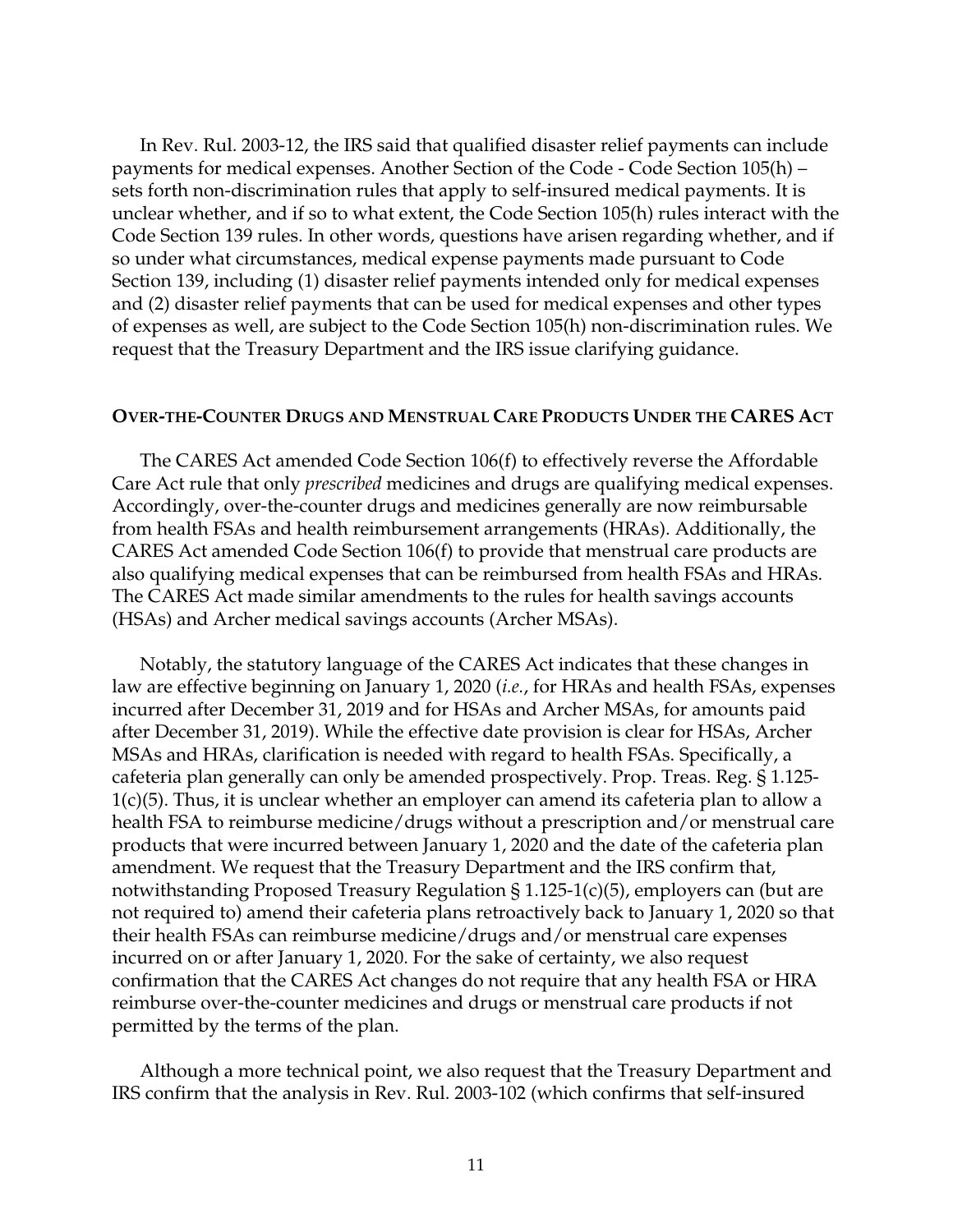employer-provided plans may choose to reimburse over-the-counter drugs notwithstanding the limitation in Code Section 213(b) on deducting expenses for those drugs) still applies, even though it was previously rendered obsolete by the enactment of the ACA.

### **COVID-19-RELATED MEDICAL EXPENSES**

In light of the COVID-19 pandemic, many employees and their families have purchased and will continue to purchase items such as medical-grade face masks and anti-bacterial hand sanitizers to protect themselves and their families from illness. Employees may wish to seek reimbursement for these items from account-based plans in which they participate, such as HRAs, HSAs and health FSAs. However, reimbursements from those accounts are limited to medical care expenses, among other requirements.

Per Code Section 213(d), "medical care" means amounts paid for the diagnosis, cure, mitigation, treatment, or prevention of disease, or for the purpose of affecting a structure or function of the body. An expense that is merely beneficial to the general health of an individual is personal and is not for medical care. Treas. Reg. § 1.213- 1(e)(1)(ii). However, the IRS has indicated that, depending on the circumstances, expenses for medical grade face masks and anti-bacterial hand sanitizers could be medical or could be personal. *See, e.g*., IRS Info. Ltr. 2009-0209.

To provide certainty and support for employees who wish to seek reimbursement for these essential items used to prevent the spread of COVID-19, we request that the Treasury Department and the IRS confirm for expenses incurred during the COVID-19 public health emergency, these and similar items may be considered medical care under Code Section 213 without regard to whether they may also be personal expenses.

\* \* \* \* \*

We commend you for your efforts to address the current crisis and we understand the immense amount of work ahead. We greatly appreciate your attention to this request among the many other essential matters before you.

This letter is part of the Council's ongoing effort to do our part by identifying and suggesting solutions to address regulatory barriers that are hindering the ability of employers and employees to respond effectively during the pandemic. Our efforts in this regard are continuing and we will be in touch with additional issues as appropriate.

As always, please contact us to let us know how we can best assist you in your important efforts. Thank you again.